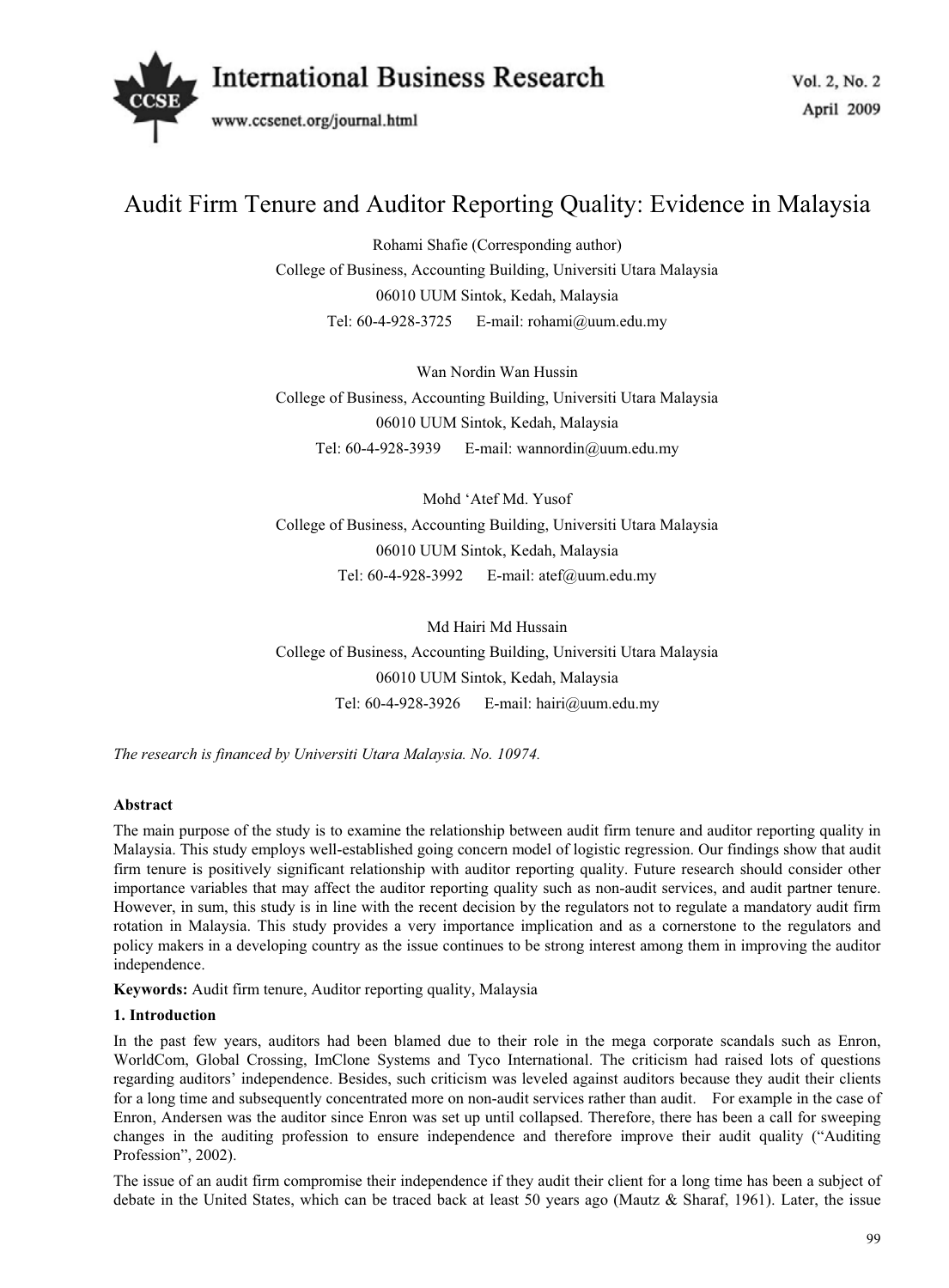seems to be pertinent international recurring debate among regulators, auditors and academicians (Shockley, 1981; Arrunada & Paz-Ares, 1997; Geiger & Raghunandan, 2002; Johnson, Khurana & Reynolds, 2002). Such long-term relationships could, in reality or be perceived to, make the audit firms too committed or beholden to the companies, thereby undermining its independence, compromising its objectivity, and reducing its effectiveness ("Auditing Profession", 2002). Therefore, several countries in European Union such as Italy and Spain have required the mandatory audit firm rotation (Geiger & Raghunandan, 2002).

However, even in such a mandatory auditor rotation regime, there is insufficient evidence to suggest that audit quality is improved by this means. For example, the scandal involves a company namely Parmalat in Italy complied with a law that requires companies to change their auditors every nine years. The discovery of losses amounting to RM41.8 billion in Parmalat has provoked outrage across continent of Europe and proves that the law of auditor rotation still does not help to improve audit quality. ("Scandal", 2003).

Following the corporate scandals in the United States, the regulators in Malaysia such as the Malaysia Securities Commission (SC) and the Bursa Malaysia became more concerned with the mandatory audit firms rotation. In view of the importance of the issue in question, the Malaysian Institute of Accountants (MIA) and the Malaysia Institute of Certified Public Accountants (MICPA), who are the accounting governing bodies in Malaysia, agreed to establish an MIA/MACPA joint Taskforce on Auditor Independence in May 2002. Both institutes agreed that the overall disadvantages of mandatory rotation of audit firms, including exorbitant costs, disruption and loss of accumulative knowledge, and a restriction on the freedom of companies to choose their own auditors, outweigh the benefits that may be derived from such rotation of audit firms. (Malaysian Institute of Accountants, 2002)

However, the MIA suggested a more lenient way to regulate auditor independence. A call of mandatory auditor rotation involve only audit partner rotation but not in the case of the audit firm as a whole. The MIA recommended that there should be a mandatory rotation of the audit partners responsible for the audit of listed companies after a period of not more than five years. Furthermore, the audit partner rotating after such period should not resume the role of audit engagement partner for the audit client until two years have elapsed. Prior to this pronouncement, in 1999, the MIA under its former president, Datuk Hanifah Noordin, called for a mandatory rotation of external auditors in every three or five years. ("MIA", 1999).

There is very limited empirical evidence regarding the long audit firm tenure impairs auditor independence by compromising auditor reporting quality in developing countries such as Malaysia. Most of the studies were done in developed countries. Furthermore, a strong interest of debate among regulators in the developed countries caused the regulators and policy makers in developing countries to review back their audit legislation. However, it is still not clear whether the issue arise in such developing countries. Besides, recent studies in the developed countries do not support the contention that there should be a mandatory audit firm rotation (Johnson et al., 2002; Geiger & Raghunandan, 2002; Myers, Myers & Omer, 2003; Carcello & Nagy, 2004; Ghosh & Moon, 2005). Therefore, the purpose of the study is to examine the effect of auditor-client relationship, namely audit firm tenure on auditor reporting quality, proxies by going concern opinion in Malaysia environment. Thus, this study tries to support whether the suggestion of auditor rotation can be used in the current situation in Malaysia using Malaysian companies listed on the Bursa Malaysia (Main Board and Second Board).

Our sample is companies listed in the Bursa Malaysia (formerly known as Kuala Lumpur Stock Exchange, KLSE). Prior to 1998, the Malaysian Institute of Accountants (MIA) did not adopt the International Auditing Guideline (IAG) 23 on assessment of going concern assumption. Later, in 1998, the MIA adopted ISA 570 Going Concern in which issued by the International Federation of Accountants (IFAC). Then the standard revised in the year of 2000 and became operative from January 2002. Among significant changes between IAG 23 and ISA 570 include provision to assess going concern assumption in every audit engagement and additional prescription to guide practitioners in detecting going concern problem.

In sum, our result shows that a positive relationship between audit firm tenure and auditor reporting quality is in line with the recent decision by Malaysian regulators not to regulate mandatory audit firm rotation in public listed companies. Our results are also consistent with prior studies based in developed countries (Geiger & Raghunandan, 2002) and add to the growing body of literature on mandatory audit firm rotation. The results from this study are useful for the regulators as a feedback to improve the auditor independence in Malaysia. The regulators must emphasize the impact of auditor tenure to the audit quality especially if there is a negative relationship between auditor tenure and audit quality. If this happens, it can be said that long time auditors are deemed to impair their independence when auditing their clients.

The remainder of the paper is organized as follows. In section 2, we present the arguments supporting and opposing long audit firm tenure and develop the hypothesis. Methodology for this research is discussed in section 3 whereas in section 4, we discuses our data and findings and finally our conclusions are presented in final section of the paper.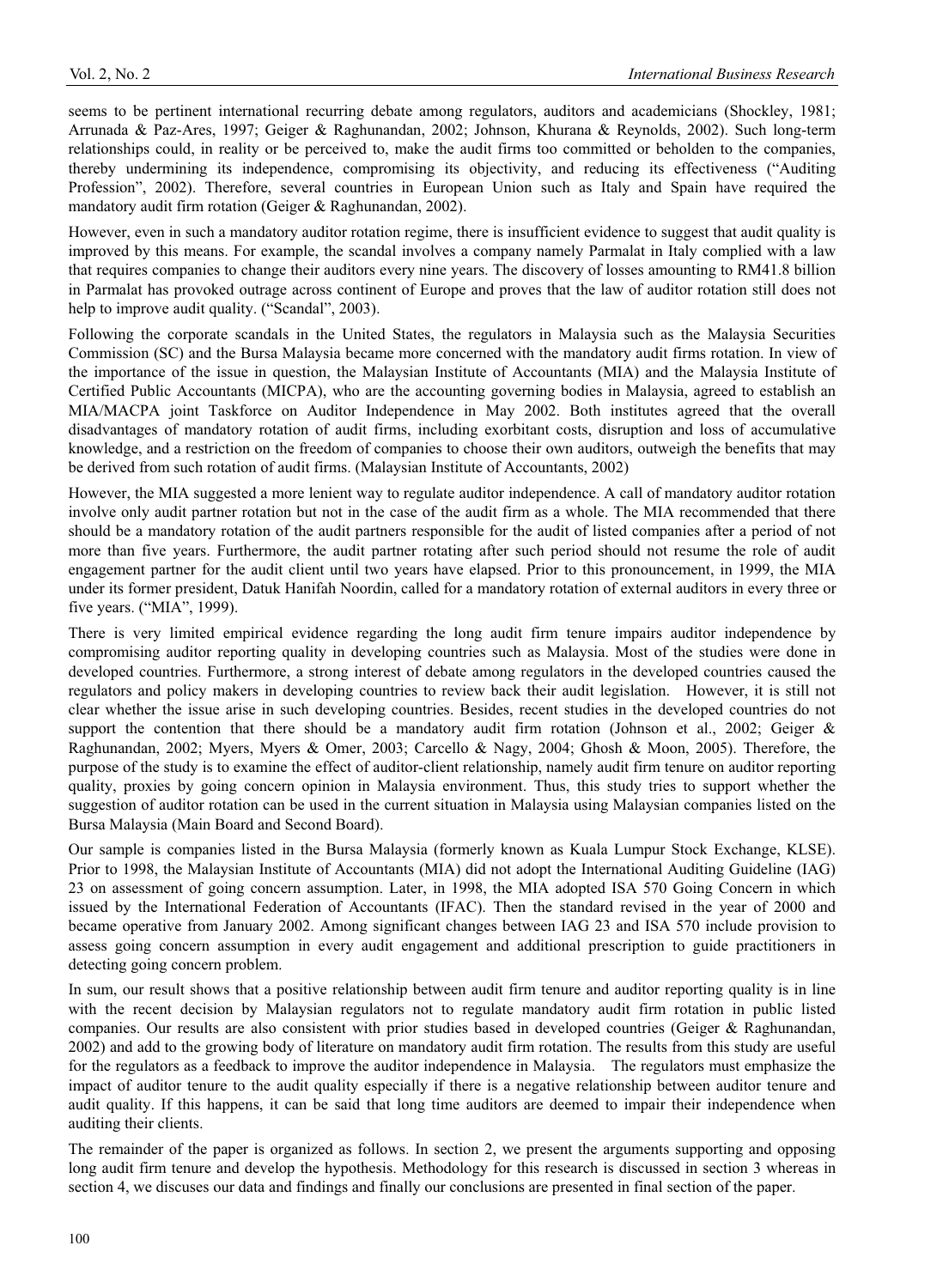#### **2. Literature review and hypothesis development**

Auditor reporting quality is a basic ingredient to enhance the credibility of financial statements to those interested parties. However, this could not been seen if the auditor is not independence. Without independence, the process of auditing can be argued to the extend that the auditor would give bias opinion to their clients. One of the factors that would adversely influence auditor independence in giving their opinion is a close relationship between auditor and clients, namely long audit tenure. For example, Deis and Giroux (1992) found that the longer the auditors audit their clients the larger that lead to such close relationship between the audit firms and clients and consequently decrease audit quality.

Prior studies have documented two viewpoints of the effect of audit tenure on the credibility of financial statements; regulators view and economic view (Geiger & Raghunandan, 2002). In the point of regulatory view, long association between a client and an audit firm may lead to impair their independence (Geiger & Raghunandan, 2002). For example, in the United States, the Metcalf Committee report argued that long association between a corporation and an accounting firm may lead to such close identification of the accounting firm with the interests of its client's management that truly independent action by the accounting firm becomes difficult. Therefore, the report suggested a mandatory auditor rotation as a way for the accounting profession to bolster their independence from clients (Geiger  $\&$ Raghunandan, 2002). Furthermore, if we go back to 50 years ago, Mautz and Sharaf (1961) noted that long association with the same client can lead to the auditor independence problems due to the fact that a slow, gradual and honest disinterestedness would be the greatest factors that impaired auditor independence. Therefore, a mandatory auditor rotation regime would improve audit quality by reducing client's ability to adversely influence the auditor judgments (Brody & Moscove, 1998) and minimize the auditor independence threats. (Geiger & Raghunandan, 2002)

Deis and Giroux (1992); O'Keefe, Simunic and Stein (1994); and Raghunandan, Lewis and Evans (1994) found that the long auditor tenure would decrease audit quality. Similarly, Vanstraelen (2000) found negatively relationship between auditor tenure and opinion and then again provide support for a mandatory audit firm rotation. Also, evidence shows that the shorter auditor tenure the more likely the clients receive a disclaimer going concern opinion (Anandarajan, La Salle & Anandarajan, 2001). In an experimental setting, Dopuch, King, and Schwartz (2001) found the auditors are less likely to impose a biased report if rotation is required, but it also increases the magnitude of investment to improve financial reporting quality. Furthermore, in Malaysia, Teoh and Lim (1996) found that retention of auditors for over five years would influence and impair audit independence. The Malaysian perceived audit firm rotation would improve auditor independence. (Teoh & Lim, 1996)

However, more recently, in the United States, the General Accounting Office (GAO) states, "mandatory audit firm rotation may not be the most efficient way to strengthen auditor independence" (GAO 2003, Highlights). Yet, the GAO leaves a flexibility to revisit the mandatory audit firm rotation if the Sarbanes-Oxley Act's requirements do not lead to improved audit quality (GAO 2003, 5). Moreover, other regulators report in the United States, suggest that a voluntary basis for the clients to change their auditors for a specific of time (New York Stock Exchange, 2003, 11; Commission on Public Trust and Private Enterprise, 2003, 33; and TIAA-CREF, 2004, 9). Under the Sarbanes-Oxley Act, the auditor independence is regulated through audit partner rotation but not for the case of audit firm rotation. The lead audit or coordinating partner and the reviewing partner must be rotated in every 5 years. Similarly, in Malaysia, the MIA only regulated all public listed companies' lead audit partner to be rotated every 5 years.

In the second viewpoint, maintaining the same audit firm for a long period is considered more economic to the clients due to high start up cost when the clients rotate the auditors. According to Geiger and Raghunandan (2002), audit firms tend to reduce their audit fees in the early year of engagement to attract clients. The practice of low-balling requires audit firm to seek for longer audit engagement with their clients so that they could recover back their loss in the early year. Long association between audit firm and its client does not really impair auditor independence. Auditor's independence was impaired only in the early year of audit engagement and not for the whole audit engagement. (Geiger & Raghunandan, 2002)

Similarly, Stice (1991) found the relationship between auditor tenure and a lawsuit against the auditor. In the study, he found that auditor tenure was shorter for those audit engagements that resulted in a lawsuit against the auditor. This happened in the case of control sample that matched only on time period. However, it is not true when compared to an industry pair-matched control sample.

De Angelo (1981) also mentioned that the quality of auditors divided to two parts. First is to detect anything misleading in financial statements of the client and secondly is to report the misleading information. The first quality is regarding the competence and skills of the auditors to detect any fraud while the second one is related to the auditors' independence. In the case of long time auditor, it is argued that the auditor's independence will be reduced because the auditor feels comfortable with the clients whether in term of revenue and also their expertise on the clients' system. Subsequently they will not report any misleading information to ensure there is no any change of auditors. In that case, an unqualified report (clean report) will be issued.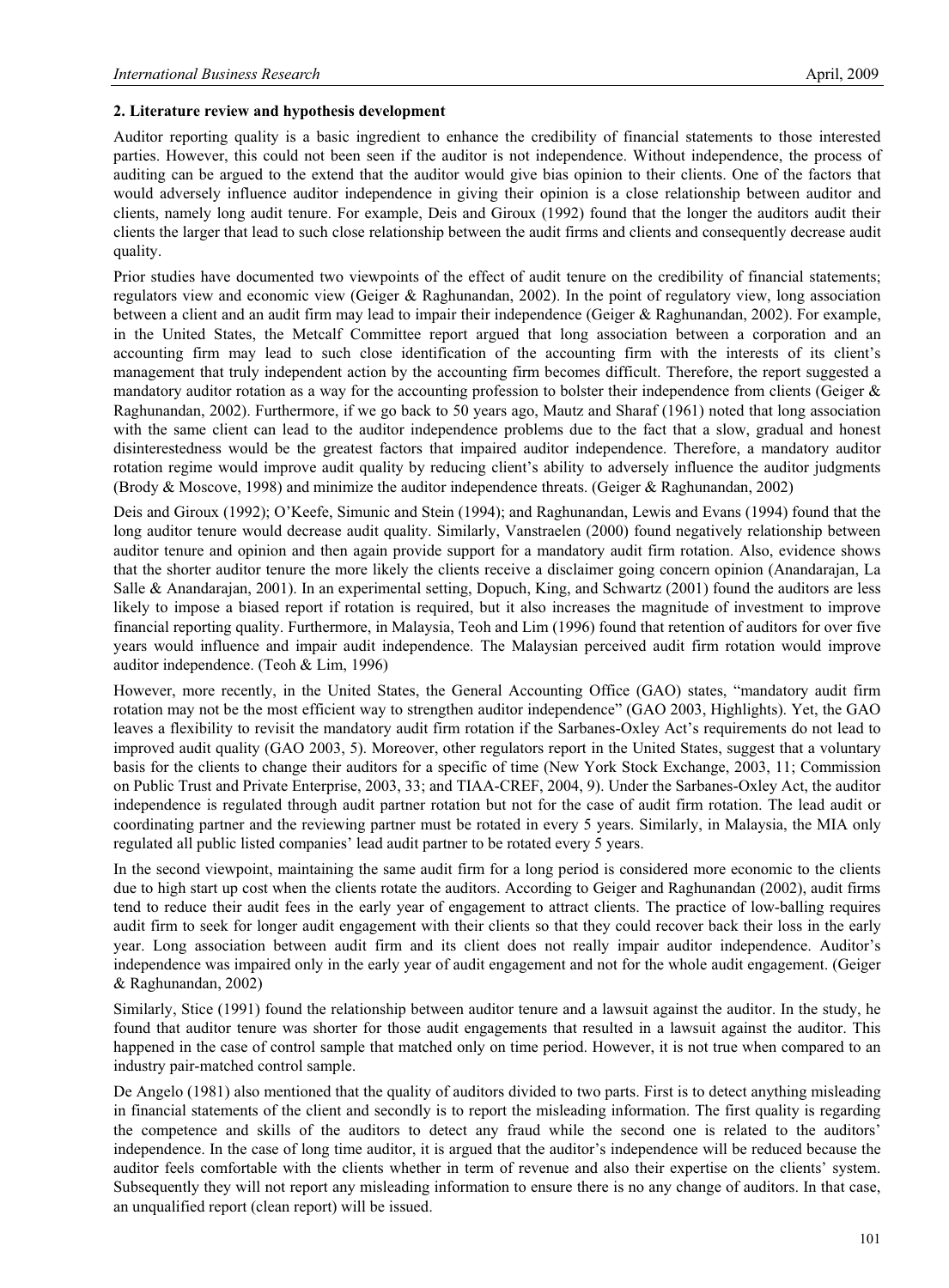The studies on auditor tenure could not be separated from the auditor switching studies. Many studies found that financially distressed firms were more likely to switch auditors than non distressed companies due to the reason that these types of companies need to hire a new quality of auditor compared to the previous one (Krishnan, 1994; Krishnan & Stephens, 1995). Sinason, Jones, and Shelton (2001) found that auditor tenure is longer for clients who received unqualified or unqualified-modified opinions. Interestingly, in Malaysia, Ismail (1998) found such behavior is less apparent using data from 1975-1995. In one extreme case, the auditor was not even replaced after issuing five consecutive times of a disclaimer opinion to a client. But, the results statistically equivalent, meaning that no evidence exists to indicate that auditor tenure is longer for clients with unqualified opinions.

Similarly, Krishnan (1994); Krishnan & Stephens (1995) found that switching companies were no more likely to have their modified report removed than were similar companies that did not switch auditors. Therefore, it is argued that if the financially distressed firms still maintain the same auditors and by the same time, if an unqualified report is issued, it may be perceived that the auditors' independence is impaired.

It is often argued that mandatory audit firm rotation is one of the solutions to solve auditor's cozy relationship with their clients. Auditor firm rotation supporters argue that its benefits stem from greater audit independence, which in turn improves audit quality. However, the cost of imposing mandatory audit firm rotation would lead to higher start-up cost, impedes learning curve, as well as the failures to attract new-blood to the accounting profession and lower investment from the audit firms to enhance knowledge and expertise in certain industries (Petty & Cuganesan, 1996). In the case of Malaysia where foreign direct investment is still a major economic contributor, the country looks less attractive than its neighboring counterparts especially Singapore since the appointment of auditors is usually for the company affairs and not for regulators as stated under Section 9 (6) of the Malaysian Companies Act 1965. For example, the Monetary Authority of Singapore (MAS) has requisitioned all banks incorporated in Singapore to change their audit firms every five years under a new ruling. The new audit requirement is one of a series of control measures on corporate governance introduced by the Singapore authorities ("Bank", 2002). According to Ravi Menon, executive director of the authority's supervisory policy and banking departments, the mandatory audit firm rotation would help prevent audit firms from having excessive focus on maintaining long-term commercial relationships with the banks they audit. However, in Malaysia there is no regulation binding the banks or the companies to change the audit firms within a certain period.

Since the auditor is an agent to the shareholders in monitoring managers' duties to create wealth for the principals (shareholders), auditor's failure to inform shareholders on the going concern of the principal's business is a serious matter. With the introduction of the US Sarbanes Oxley, auditor's relationship with the client is now being regulated to at least of the engagement audit partner's tenure.

In contrast, Petty and Cuganesan (1996) argued that when mandatory auditor rotation is regulated, clients might be forced to accept a lower quality of service from an auditor who is a generalist, especially if fewer auditors invest in specialized industries such as banking, insurance or natural resources. Moreover, Louwers (1998); Johnson, Khurana, and Reynolds (2002) found no evidence of reduced financial quality for longer audit firm's tenures. Recently, Geiger and Raghunandan (2002) studied a sample of 117 bankrupt companies and suggested that auditors may be more influenced by their newly obtained clients in the earlier years of the engagement. In addition, Chi and Huang (2004) found that audit firm tenure helps to produce higher earnings quality due to familiarity effect, but excessive familiarity results in lower earnings quality. Furthermore, they found that audit firm tenure plays a key role in the transmission of learning experience. Thus, audit independence issue or audit competence issue is crucial and problematic in early years of engagement and not in later years.

Overall, prior researches suggested that there should not be any fast rules on mandatory audit firm rotation. In United States, many auditors have served their clients for more than twenty years (Geiger & Raghunandan, 2002) and some since listed in the stock exchange. In such cases, auditors would be under greater pressure from clients and thus would unlikely issue a going concern opinion. However, auditors may be argued to have in-depth knowledge and thus would be able to defend themselves if such difficult situation arises. In addition, they would be able to advise their clients if going concern assumption is no longer appropriate. Therefore, the derived hypothesis as follows (in alternate form):

H1: *Ceteris paribus*, there is a positive relationship between audit firm tenure and the issuance of going concern opinion.

# **3. Research method**

#### *3.1 Sample and data*

The sample comprises all listed non-finance distressed companies identified using a list of financial indicators under ISA 570 (revised) Going Concern. The data is primarily from annual reports of public listed companies in Bursa Malaysia. The year of 2002 is selected since the ISA 570 (revised) came into force from 1 January 2002. We found 187 companies, which fulfilled the distress characteristics.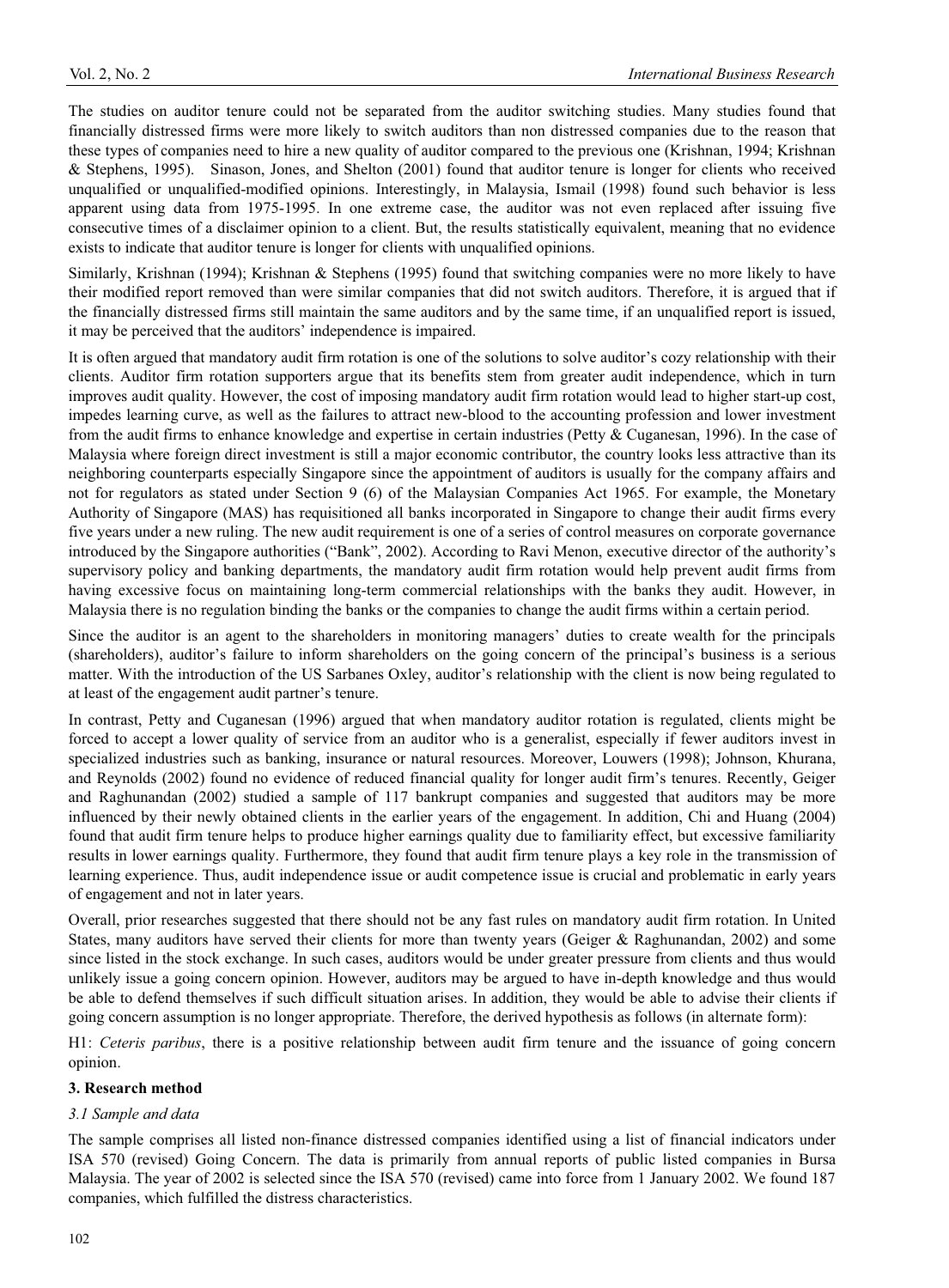# *3.2 Explanations of the Model*

This study replicates the model from the previous established studies in going concern audit opinion. (Louwers, 1998; Geiger & Raghunandan, 2002)

The research model (in logistic form) is as follows:

 $GC = \alpha + b_1$  TENURE +  $b_2$  BIGFIVE +  $b_3$  ACOM +  $b_4$  ZFC +  $b_5$  DFT +  $b_6$  LOGASSETS + e

The measurements of the variables are as follows:

Dependent Variable Measurement

 $GC = 1$  if auditor issued going-concern opinion, else 0

Hypotheses Variables

 $TENURE = \text{Audit firm tenure in number of years}$ 

*3.3 Control variables measurement* 

 $BIGFIVE = Dummy variable, 1$  if the auditor is the Big Five firm, and else 0

 $ACOM =$  Dummy variable, 1 if the audit committee is comprised of all non-executive directors, else 0

ZFC = Probability of bankruptcy calculated from Zmijewski Financial Condition (1984)

 $DFT =$  Dummy variable having a value of 1 if the company is in default, else 0

LOGASSETS = Natural log of total assets of clients

e = Error term of residual

 $\alpha_i$  = constant (i = 0)

 $b =$  coefficients (i = 1, 2, 3, 4, 5, 6, 7)

*3.4 Variables definition and discussion* 

3.4.1 Tenure

Tenure is the first hypothesis variable measured by the length of years which audit firms audit their clients (Louwers, 1998; Vanstraelen, 2000). Similarly, we argue that auditors are in greater pressures from clients especially if the auditors have served the clients since the clients listed in the stock exchange for many years. Due to the mixed theories and empirical findings, we do not provide direction for this relationship.

#### 3.4.2 Big Five

DeAngelo (1981) theorized that larger audit firms have superior audit quality since they invest more in audit technology and training. Thus, in term of audit competence, it could be argued that larger audit firm would be more accurately able to detect problems related to going-concern assumption than smaller audit firms. In term of audit independence, larger audit firms have more spreads of clients' base when auditing listed companies than smaller audit firms (Md. Yusof & Che Ahmad, 2000) and thus have less dependence on a particular client. In addition, Palmrose (1988) found that the larger audit firms were less likely to be involved in audit-related litigation than the smaller one. Alternatively, Big Five firms have greater risk of losing reputation, which may motivate them to be more objectivity when making an audit reporting decision. Anandarajan *et al.* (2001) however, found no evidence of auditor size effect on auditor going concern reporting. Such finding warrant a further study, perhaps in Malaysia, since the public perceive differences exist in many aspects of auditing between larger firms and smaller firms including going concern assumption. In addition, this variable is never tested in Malaysia environment. (Md. Yusof, Md. Saleh & Abdul Hamid, 2002).

#### 3.4.3 Audit committees

Audit committee has been made mandatory in Malaysia since 1993. (Note 1) It is more likely that interaction between audit committee with external auditors may influence auditor's choice of issuing going-concern. (Note 2) An independent audit committee could help mitigate such pressure by supporting the auditor in disputes with management (Knapp, 1987). Hence, we expect some characteristics of board of directors, especially non-executive directors, as public watchdog and audit committee will influence auditor's choice in going-concern. Knapp (1987) found that in a major audit disputes, audit committee members tended to support the auditors rather than the management. Similarly, Md. Yusof and Che Ahmad (2000) found evidence that independent audit committee is associated with going concern opinion.

We argue that placing strategic executive directors on the committee may shadow a measurement of independence of audit committee by proportion of outside directors. We believe a higher independence of audit committee, which is measured by non-existence of powerful directors especially the managing director and executive directors (Carcello & Neal, 2000) would lend better support for auditors. Thus, independent audit committees will ensure that the audit opinion really gives a picture the situation of that company.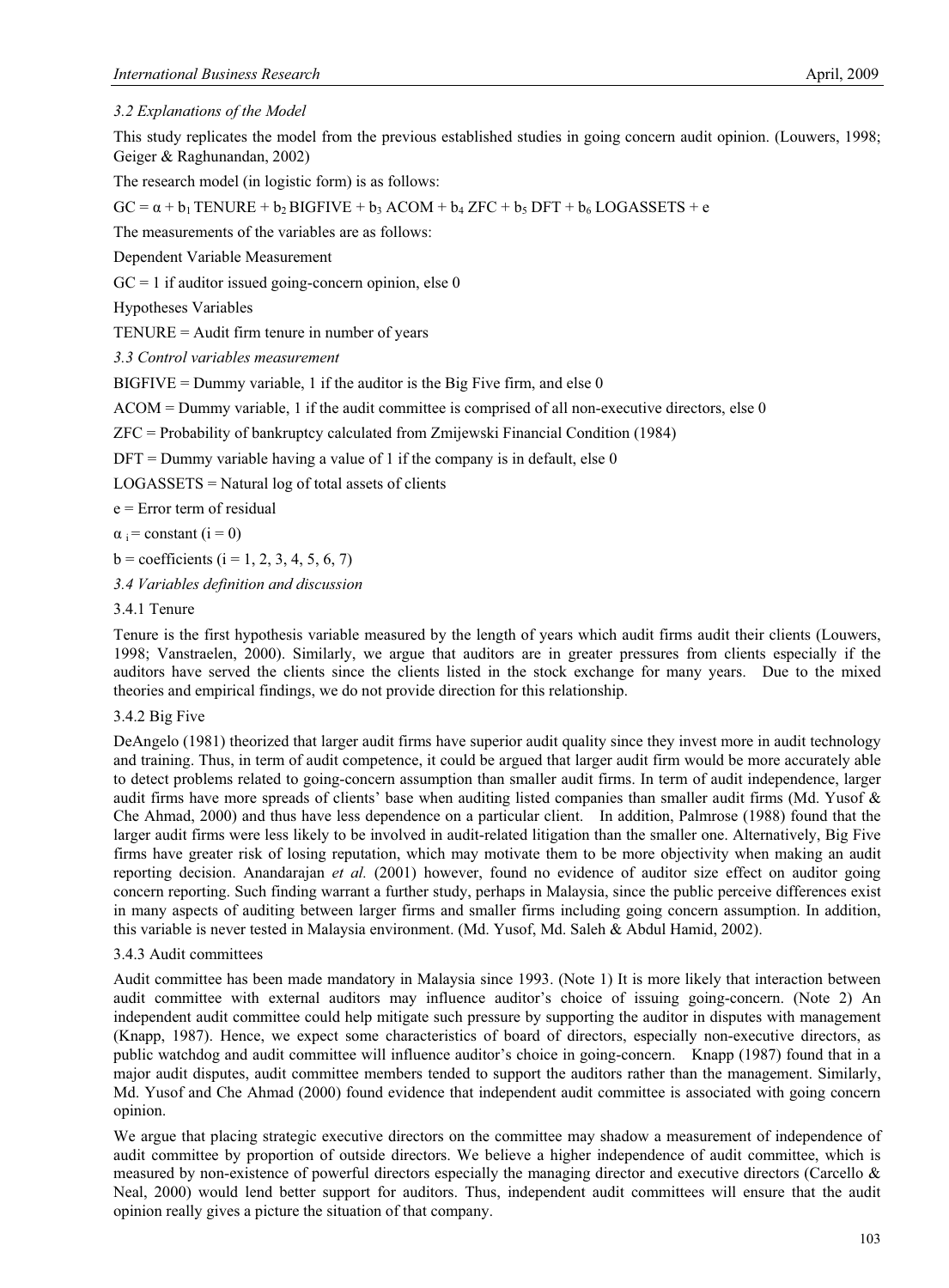# 3.4.4 Probability of bankruptcy

Several studies found that a positively relationship between going concern opinion and probability of bankruptcy of a company. This is due to the fact that, the higher probability of bankruptcy, the higher the need of the auditors to issue going-concern opinion. Regardless of whatever bankruptcy model being employed in prior researches (Hopwood, McKeown & Mutchler, 1989; Vanstraelen, 2000) in going concern opinion, the results suggest that auditors do assess distress condition of their clients. Prior research in Malaysia by Md. Yusof *et al*. (2002) used Zmijewski Financial Condition (ZFC) that suggested by Zmijewski (1984) and they found significant result. Similarly, we employ ZFC to measure financial distress of the companies. Kleinman and Anandarajan (1999) suggested that a score, which exceed 0.28, is considered as financial distress. Therefore, there is a positive association between probability of bankruptcy and going concern opinion.

# 3.4.5 Default

In this present study, a company is classified a default company if the company is either in payment default or technical default or has breached loan covenants. Therefore, we employ dichotomous variable as suggested by Chen and Church (1992). Going concern is associated with default status. This due to the fact that default status would send strong bad signal which potential and successful negotiation with banks or other creditors would be unlikely. In the absence of such supports, companies under financial distress would hardly stay as going-concern company in the future accounting period. Thus, there is a positive association between default status and of going-concern opinion.

# 3.4.6 Client Size

Total assets is used in the present study due to the amount of assets, that more consistent before and after the 1997 crisis compared to revenues. However, Md. Yusof et al. (2002) found no evidence that size of clients measured by total assets has association with the type of going concern audit report. Other measurements of client size include market capitalization and a mixture of sales and assets. This variable is transformed to logarithmic data to control for non-normality. Consistent with the previous research, a negative relationship between this independent variable and going concern opinion is expected. (Geiger & Raghunandan, 2002)

## **4. Results and discussions**

## *4.1 Descriptive results*

From 187 non-finance companies, Arthur Andersen (AA) and Ernst Young (EY) audited 42.17% of distressed companies. Since the merger between those firms in July 2002, almost half of these troubled companies lie with this new EY. All Big Five accounts 70.28% of the Bursa Malaysia troubled firms. This figure is comparable with their total shares of the Bursa Malaysia companies (Md. Yusof & Che Ahmad, 2000). 77.5% or 145 of these companies received going concern audit opinion. Thus many problems and critics would lie in the case of non-receiving going concern opinion.

Variance Inflation Factor (VIF) figures are closed to unitary and thus conclude that multicollinearity poses minimal threat to further regression analysis. (Note 3) In addition, further inspection using the condition index proves prior VIF test. Besides,

Going concern opinion has strong and significantly correlation with audit tenure ( $r = 0.229$ ), default status ( $r = 0.647$ ), outside audit committee  $(r = 0.154)$  and probability of bankruptcy  $(r = 0.171)$ . In contrast, correlation analysis does not show any significant relationship between Big Five variable and going concern opinion variable. As mentioned above, univariate results should be read with caution and act as a complement to multivariate analysis of logistic regression.

#### *4.2 Multivariate regression*

The result does not support the frequent arguments of negative audit tenure effects made by public and business community. However, our finding reveals that if a client never changes its auditor since listed in stock exchange, then the possibility of receiving clean opinion is higher. These results support Chi and Huang (2004) who suggested that familiarity effect produce higher earnings quality, but excessive familiarity results in lower earnings quality (even the situation are difference between this study and Chi & Huang, 2004, similar proxy of audit firm tenure was used by both studies to examine the role of audit firm whether in going concern opinion or earning aspect).

Moreover, there is evidence that audit firm size as surrogated by Big Five and non-Big Five dichotomous classifications have significant influence over auditor reporting decision. This is consistent with Behn, Kaplan and Krumwiede (2001). Thus, argument of perceived high quality by DeAngelo (1981) is apparent as generally supported in the case of audit fees research.

However, audit committee independence variable is not significantly auditor going concern opinion. This may suggest that non-executive director variable should be replaced with independent director variable as a proxy of outside audit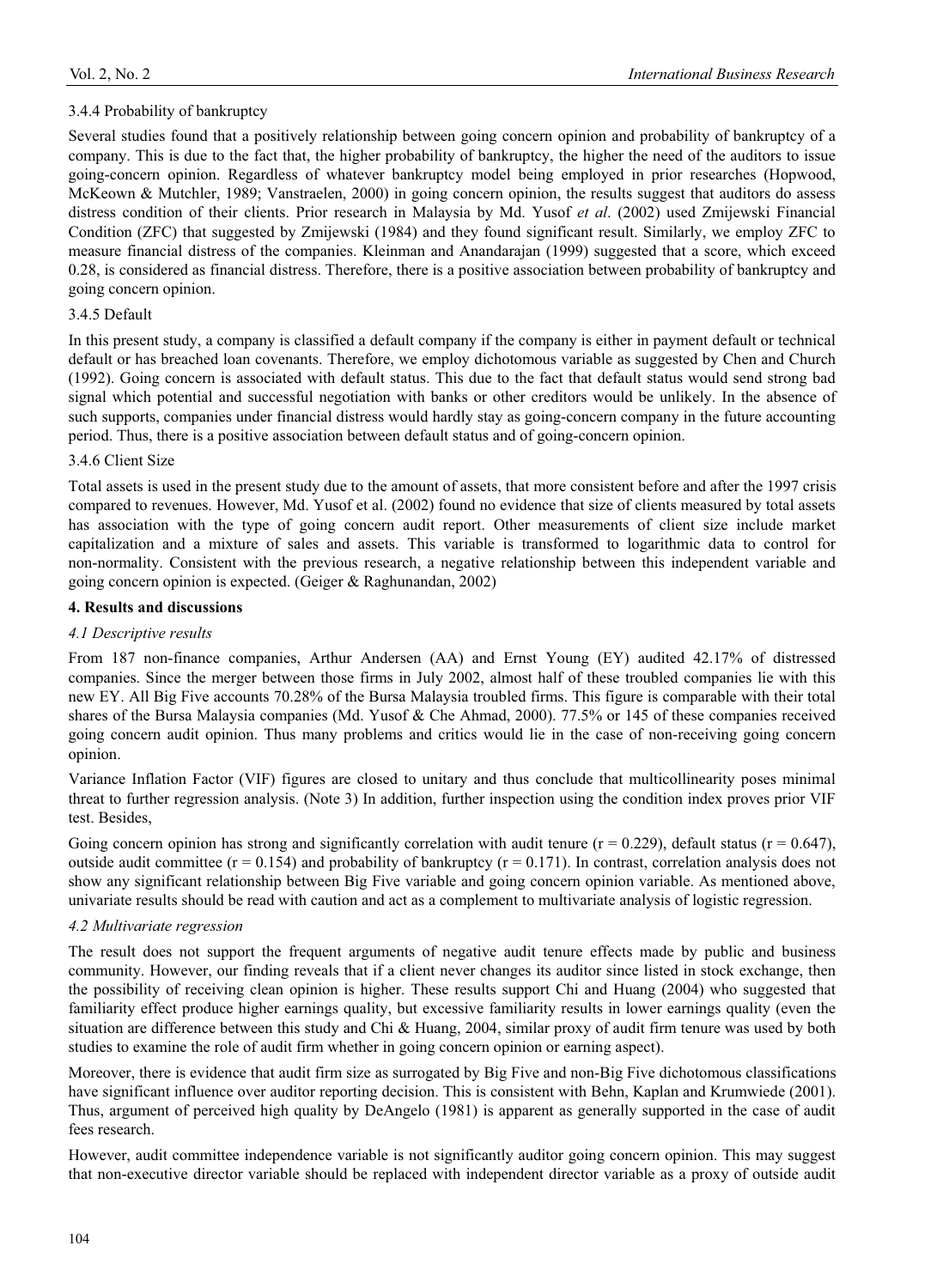committees due to the fact that independent director is more likely accurate in term of the whole outside audit committee without any relationships with the company.

77.55% of the sample is companies, which have audit tenure of five years or more. In order to examine the robustness of the model and results, sensitivity analyses have been conducted. The sensitivity analysis is done by first changing the measurement of TENURE to a dichotomous value of TENURE (coded as 1 if the tenure is seven years above and ten years above). Finally, by changing the measurement of TENURE to logarithm. Overall, it can be said that the general results in Table 4 still hold and robust.

The call for mandatory audit rotation may not yield what it hopes for. We would say our results do not support audit firm rotation and thus change of auditor should be made for necessary and reasonable grounds such as in the event of non-performance of auditors or change of substantial and controlling shareholders and others.

Our results are also consistent with Md. Yusof et al. (2002) that related to debt-default status and serious financial distress variable. Both variables are strong determinants of auditor's decision in issuing going concern in Malaysia. These findings also contribute to high pseudo  $R^2$  but it is still comparable with prior researches (Geiger & Raghunandan, 2002 had pseudo  $R^2$  0.33; Louwers, 1998 had pseudo  $R^2$  0.44). In addition, assets of the companies are proved to be insignificant factor whether in the main results or in the sensitivity analyses. There are several explanations. First is the auditor may investigate the quality of the assets and not just "any assets". It is quite possible, if the distressed company has significant portion of assets, which have higher market value and demand such as investment in listed shares or has properties of high value that would make the company more "survive" than others. Thus auditor may not issue a going concern opinion to such companies. Secondly, a better proxy for size in the case of going concern opinion such as revenue or turnover of the companies may yield better results.

Interestingly, it seems that in Malaysia, auditors are skeptical or very conservative on going concern assumption made by directors and thus they made lower type II error compare to type I error. High type I error may lead to self-fulfilling theory which suggest that their clients may face difficulties in obtaining credit or financing facilities from bankers or investors. The auditors do take to the account these factors in their going concern opinion decision. Such events may cause higher cost to the auditors i.e. clients switch their auditors but Ismail (1998) found that going concern opinion alone would not precipitate such effect. Future research on value relevance of going concern audit opinion may unveil this effect.

#### **5. Conclusions**

Mandatory audit rotation debates came from the arguments that long audit tenure would create cozy relationship between auditors and clients and thus would lead to audit failure such as in the case of going concern opinion. We found no market wide evidence to support that argument in Malaysia but instead we found that longer audit tenure has positive significant association with auditor's reporting decision. In addition, we found that auditors in Malaysia made less serious error (type II) or audit failure compared to our model. However, we did not test on other type of audit failure such as qualified opinion of non-going concern issues. In this study, we did not discriminate the different types of going concern opinion including modified opinion, qualified opinion or disclaimer opinion as stated in ISA 570 (revised 2000).

Our results also show that if a client never changes its auditor since listed in Bursa Malaysia, there is a tendency to issue a clean opinion though the client suffers apparent financial problems. Therefore, we echo the importance of self-regulation and Laissez-faire practice in Malaysia as a better alternative than a mandatory auditor rotation. Perhaps current national undertakings by regulators such as strengthening audit committee in term of independence and competence and peer audit review process by the MIA would inhibit unethical audit process in Malaysia.

#### **References**

Anandarajan, A., La Salle, R. E. & Anandarajan, M. (2001). Policy issues concerning the choice of a disclaimer in the presence of going concern uncertainties: An empirical analysis. *Managerial Auditing Journal,*16(3), 165-175.

Arrunada, B. & Paz-Ares, C. (1997). Mandatory auditor rotation: A critical examination. *International Review of Law and Economics*, 7, 31-61.

Auditing profession badly needs change. (2002, August 12). *The Star,* p. 9.

Bank to change audit firms every 5 years under new rules. (2002, March 14). *The Star,* p. 12.

Behn, B. K., Kaplan, S. E. & Krumwiede, K. R. (2001). Further evidence on the auditor's going-concern report: The influence of management plans. *Auditing: A Journal of Practice and Theory,* 20(1), 13-28.

Brody, R. G. & Moscove, S. A. (1998). Mandatory auditor rotation. *National Public Accountant (May)*, 32-36.

Carcello, J. V. & Nagy, A. L. (2004). Audit firm tenure and fraudulent financial reporting. *Auditing: A Journal of Practice & Theory*, 23(2), 55-69.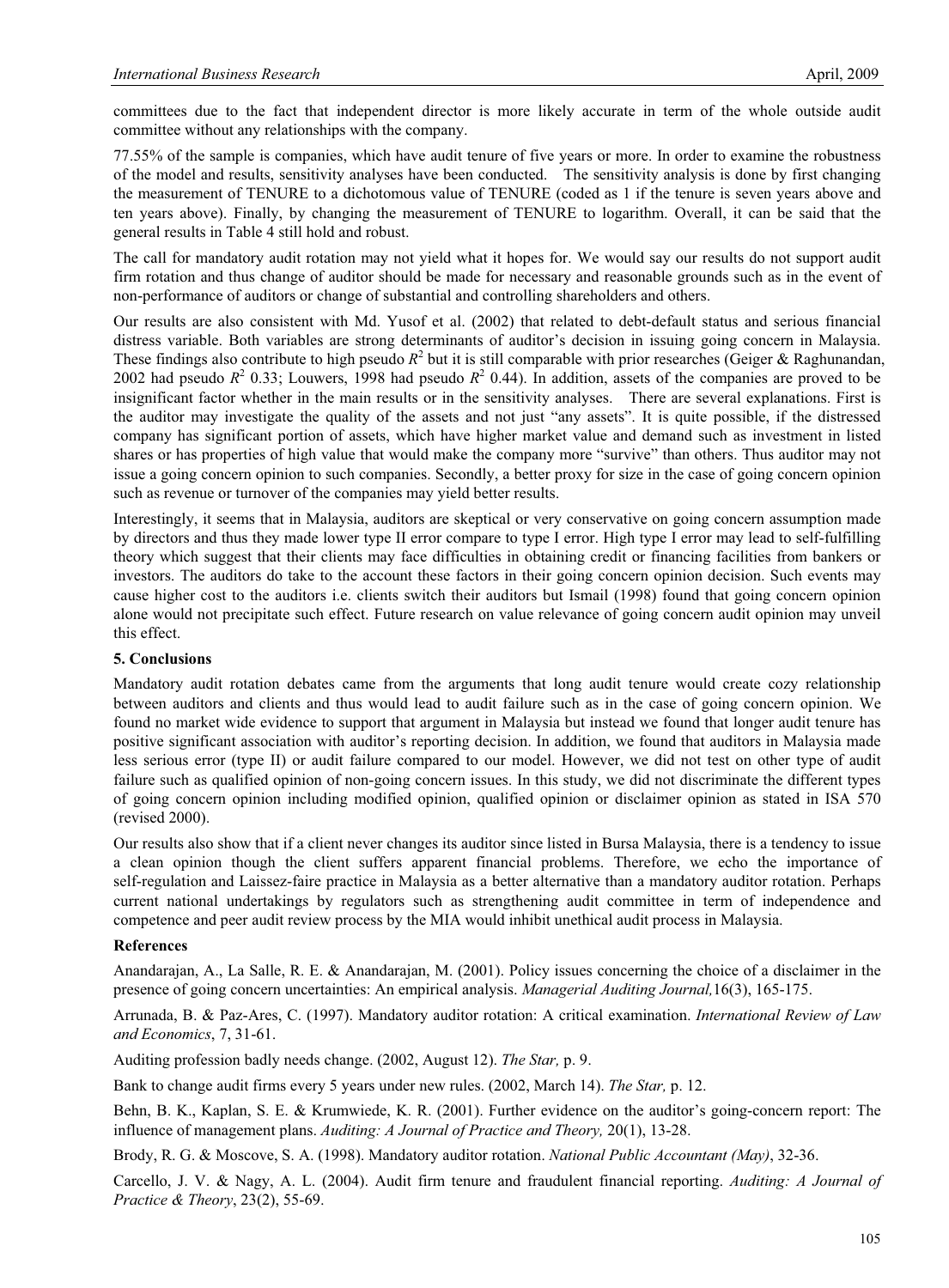Carcello, J. V. & Neal, T. L. (2000). Audit committee composition and auditor reporting. *Accounting Review,* 75(4), 453-467.

Chen, K. & Church, B. (1992). Default on debt obligations and the issuance of going concern opinions. *Auditing: A Journal of Practice & Theory*, Fall, 30-49.

Chi, W. & Huang, H. (2004). Discretionary accruals, audit-firm tenure and audit partner tenure: Empirical evidence from taiwan. *Journal of Contemporary Accounting & Economics,* 1(1), 65-92.

Commission on Public Trust & Private Enterprise. (2003). *Findings and Recommendations Part 2: Corporate Governance Part 3: Audit and Accounting*, New York, NY: The Conference Board

De Angelo, L. E. (1981). Auditor size and audit quality. *Journal of Accounting and Economic*, 183-199.

Deis, D. R. &Giroux, G. (1992). Determinants of audit quality in the public sector. *The Accounting Review,* 67(3), 462-479.

Dopuch, N., King, R. R. & Schwartz, R. (2001). An experimental investigation of retention and rotation requirements. *Journal of Accounting Research,* 39(1), 93-117.

Geiger, M. A. & Raghunandan, K. (2002). Auditor tenure and audit reporting failures. *Auditing, Sarasota*, 21(1) 67-78.

Ghosh, A. &Moon, D. (2005). Auditor tenure and perceptions of audit quality. *The Accounting Review*, 80(2), 585-612.

Ismail, H. (1998). Audit going concern qualification in malaysia. *Akauntan Nasional,* 2-5.

Hopwood, W., McKeown, J. & Mutchler, J. (1989). The sensitivity of financial distress prediction models to departures from normality. *Contemporary Accounting Research,* Autumn, 506-523.

Johnson, V. E., Khurana, I. K. & Reynolds, J. K. (2002). Audit-firm tenure and the quality of financial reports. *Contemporary Accounting Research,* 19(4), 637-660.

Knapp, M. C. (1987). An empirical study of audit committee support for auditors involved in technical disputes with client management. *The Accounting Review*, XII(3), 578-587.

Kleinman, G. & Anandarajan, A. (1999). The usefulness of off-balance sheet variables as predictors of auditors' going concern opinions: An empirical analysis. *Managerial Auditing Journal,* 273-285.

Krishnan, J. (1994). Auditor switching and conservatism. *The Accounting Review,* 69, 200-215.

Krishnan, J. & Stephens, R. (1995). Evidence on opinion shopping from audit opinion conservatism. *Journal of Accounting and Public Policy,* 14, 179-201.

Louwers, T. J. (1998). The relation between going-concern opinions and the auditor's loss function. *Journal of Accounting Research*, 36(1), 143-155.

Malaysian Institute of Accountants. (2002a). *Annual Report and Financial Statements,* Kuala Lumpur

Malaysian Institute of Accountants. (2002b). *International Standards on Auditing 570 (revised) (2000) on Going Concern,* Kuala Lumpur

Mautz, R. A. & Sharaf, R. K. (1961). The philosophy of auditing. *American Accounting Association Monograph 6, Sarasota*, American Accounting Association

Md. Yusof, M. A. & Che Ahmad, A. (2000). *Auditor's fee, change and low-balling in malaysia.* Paper presented at the National Seminar on Accounting Information System, Universiti Utara Malaysia, Kedah.

Md. Yusof, M. A., Md. Saleh, M. S. & Abdul Hamid, F. Z. (2002). *Going concern opinion and the effects of outside directors of financially distressed companies: Evidence from the kuala lumpur stock exchange.* Paper presented at the International Conference on Corporate Governance: Trends & challenges in the New Millennium, Hotel Istana, Kuala Lumpur.

MIA proposes rotation system for auditors. (1999, March 26). *The New Straits Times,* p. 11.

Myers, J. N., Myers, L. A. & Omer, T. C. (2003). Exploring the term of the auditor-client relationship and the quality of earnings: A case for mandatory auditor rotation. *The Accounting Review*, 78(3), 779-799.

New York Stock Exchange. (2003). Final NYSE corporate governance rules. [Online] Available: http://www.nyse.com/pdfs/finalcorpgovrules.pdf (October 11, 2004).

O'Keefe, T. B., Simunic, D. A. & Stein, M. C. (1994). The production of audit services: Evidence from a major public accounting firm. *Journal of Accounting Research*, 32(2), 241-261.

Palmrose, Z. V. (1988). An analysis of auditor litigation and audit service quality. *The Accounting Review,* XIII(1), 55-73.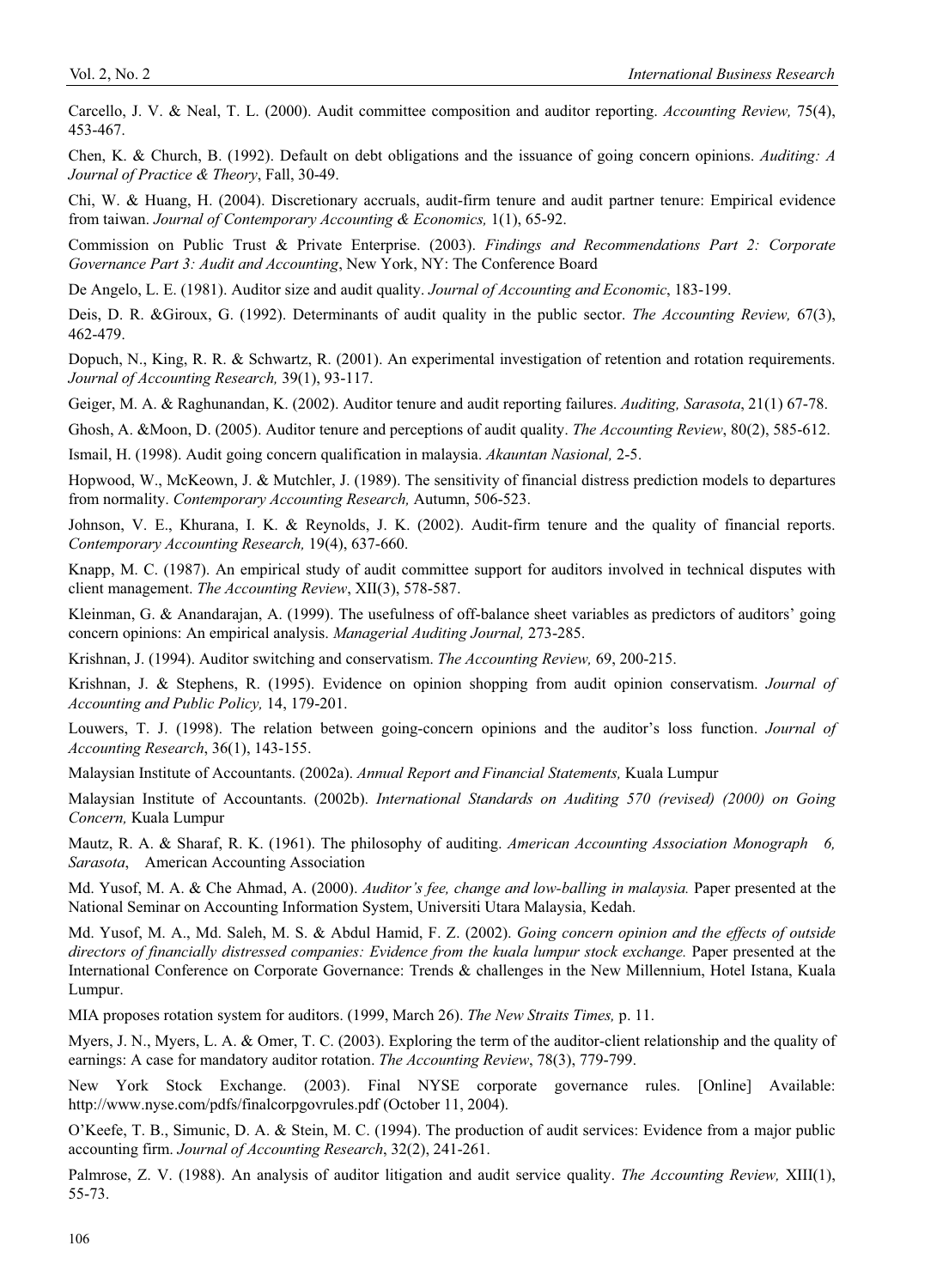Petty, R. & Cuganesan, S. (1996). Auditor rotation: Framing the debate. *Australian Accountant,* 66(4), 40-41.

Raghunandan, B. Lewis, B. &Evans, J. (1994). An empirical investigation of problem audits. *Research in Accounting Regulation,* 8, 33-58.

Scandal outrage Europeans. (2003, December 27). *The New Straits Times,* p.2.

Shockley, R. A. (1981). Perceptions of auditors' independence: An empirical analysis. *The Accounting Review,* 56(4), 785-800.

Sinason, D. H., Jones, J. P. & Shelton, S. W. (2001). An investigation of auditor and client tenure. *American Journal of Business,* 16(2), 31-33.

Stice, J. D. (1991). Using financial and market information to identify pre-engagement factors associated with lawsuits against auditors. *The Accounting Review,* 66(3), 516-533.

Teoh, H. Y. & Lim C. C. (1996). An empirical study of the effects of audit committees, disclosure of non-audit fees, and other issues on audit independence: Malaysian evidence. *Journal of International Accounting, Auditing & Taxation*, 5(2), 231-248.

*The Malaysian Companies Act.* (1965). International Law Book Services, Kuala Lumpur.

TIAA-CREF. (2004). *Policy statement on corporate governance.* New York, NY: TIAA-CREF

U.S. General Accounting Office (GAO). (2003). *Public accounting firms: Required study on the potential effects of mandatory audit firm rotation*, Washington, D. C.: Government Printing Office.

U.S. House of Representatives, Committee on Financial Services. (2002). *Sarbanes-Oxley Act of 2002, Public Law No. 107-204*, Washington, D. C.: Government Printing Office.

Vanstraelen, A. (2000). Impact of renewable long term audit mandates on audit quality. *The European Accounting Review*, 9(3), 419-442.

Zmijewski, M. (1984). Methodological issues related to the estimation of financial distress prediction models. *Journal of Accounting Research*, 22(Supplement), 59-82.

**Notes** 

Note 1. Beginning 31 August 1993, companies seeking listing on Bursa Malaysia are required to have audit committee under s15A of Bursa Malaysia listing requirement.

Note 2. Among main functions of audit committee are reviewing audit planning and audit procedures and discussing audit findings and report (MIA recommended practice guide on Audit Committee & section 344A Bursa Malaysia listing requirements).

Note 3. VIF ranges from 1.0408 to 1.441.

Note 4. Two assumptions of heteroskedasticity and autocorrelation are considered and corrected in the multivariate regression analysis.

| <b>Studies</b>            | Measurement of audit      | Country | Sample                     | Audit tenure to   |
|---------------------------|---------------------------|---------|----------------------------|-------------------|
|                           | tenure                    |         |                            | auditor reporting |
| Geiger and Raghunandan    | Natural log of            | U.S.    | 117 stressed & bankrupt    | Positive          |
| (2002)                    | number of years           |         | companies                  |                   |
| Anandarajan, La Salle and | Dichotomous value, 1      | U.S.    | Two partition of 216 for   | Negative          |
| Anandarajan (2001)        | for audit tenure of       |         | financial service $& 307$  |                   |
|                           | three years or less $& 0$ |         | from non-financial         |                   |
|                           | otherwise                 |         | service industry           |                   |
| Vanstraelen (2000)        | Number of years           | Belgium | 146 match sample of        | Negative          |
|                           |                           |         | stressed $\&$ non-stressed |                   |
|                           |                           |         | non-bankrupt companies     |                   |
| Louwers $(1998)$          | Number of years           | U.S.    | 808 stressed non-bankrupt  | Not significant   |
|                           |                           |         | companies                  |                   |

Table 1. Studies of audit tenure on auditor reporting

Table 1 shows relevant studies on the audit tenure variable in relation to the auditors' reporting. It can be said that, in empirically studies, the audit tenure variable is still new though debates on audit tenure have gone through times and tides for four decades. Results are inconclusive like many other researches in auditing. Thus prompting for a need of a new study in a new environment especially in new emerging markets like Malaysia.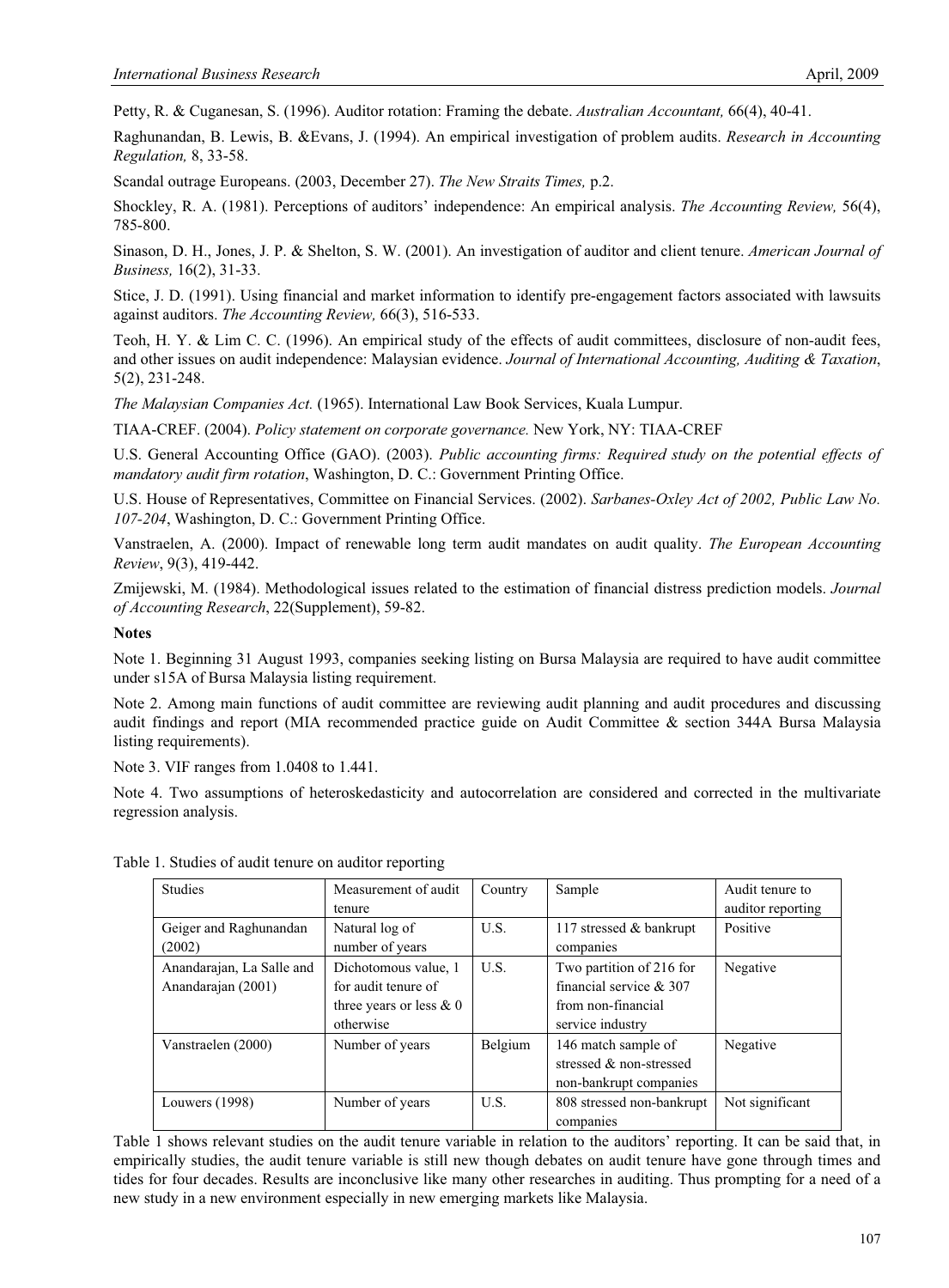| Variables            | Big Five (means) | Non Big Five (means) | t-value  | Sig.  |
|----------------------|------------------|----------------------|----------|-------|
| TENURE (in years)    | 10.5             | 7.26                 | 2.820    | 0.005 |
| <b>GOING CONCERN</b> | 0.82             | 0.70                 | 1.863    | 0.064 |
| <b>ACOM</b>          | 0.33             | 0.26                 | 0.910    | 0.364 |
| <b>DFT</b>           | 0.66             | 0.61                 | 0.657    | 0.512 |
| <b>ZFC</b>           | 15.63            | 22.99                | $-0.805$ | 0.422 |
| TOTAL ASSETS (RM)    | 679,922,418      | 471,684,583          | 0.767    | 0.444 |

Table 2. T-test of Big Five and Non-Big Five

T-test in the Table 2 confirms this preliminary finding that Big Five is different than non Big Five in terms of audit opinion and tenure. Big Five generally have longer audit tenure and issued a slightly more going concern opinion than non-Big Five. However, this is only a univariate test-result, which needs to be interpreted with caution. Therefore, a model that combines multiple variables such as regression procedure would unveil whether such relationship holds true in a multivariate analysis.

Table 3. Pearson's correlation among independent variables

|                | <b>TENURE</b> | <b>BIGFIVE</b> | <b>ACOM</b> | ZFC         | DFT                      | <b>LOGASSETS</b> |
|----------------|---------------|----------------|-------------|-------------|--------------------------|------------------|
| <b>TENURE</b>  |               | $.201$ (**)    | .122        | $-.033$     | $.249$ <sup>(**)</sup> ) | .085             |
| <b>BIGFIVE</b> | $.201$ (**)   |                | .039        | $-.060$     | .043                     | .055             |
| <b>ACOM</b>    | .122          | .039           |             | $.154(*)$   | .114                     | .039             |
| <b>ZFC</b>     | $-.033$       | $-.060$        | $.154(*)$   |             | $.199$ (**)              | $-.101$          |
| DFT            | $.249$ (**)   | .043           | .114        | $.199$ (**) |                          | $-.055$          |
| LOGASSETS      | .085          | .055           | .039        | $-.101$     | $-.055$                  |                  |

\*\* Correlation is significant at the 0.01 level (2-tailed).

\* Correlation is significant at the 0.05 level (2-tailed).

Table 3 of Pearson's correlation shows that multicollinearity is minimal. The results in Table 3, suggest that the largest absolute value is only 0.249 between TENURE and DFT with significant level at 0.01.